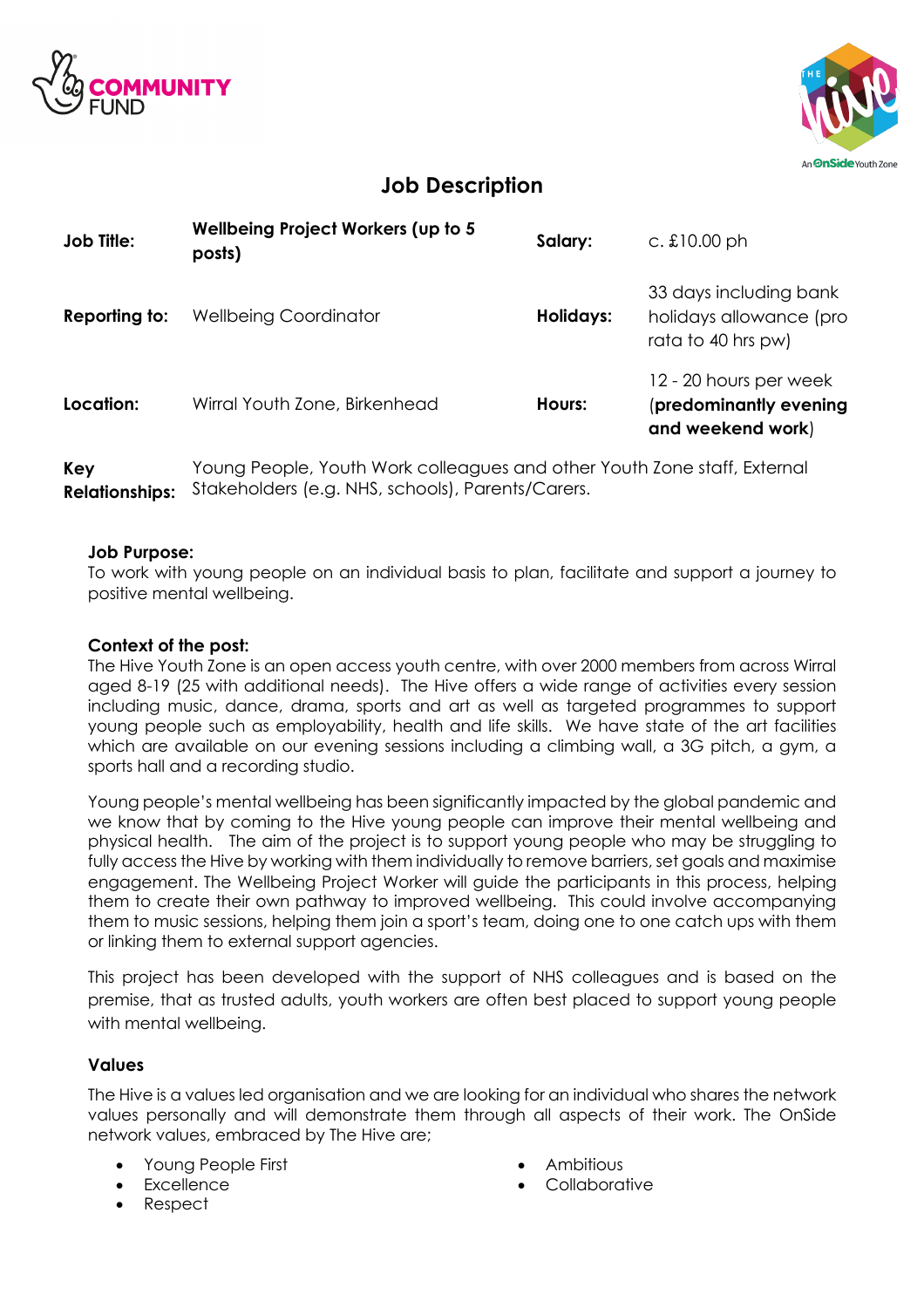



# **Duties and Responsibilities – Role Specific**

- § To work with a cohort of young people on an individual basis, planning, facilitating and encouraging their journeys to better mental wellbeing.
- § To have a thorough understanding the programme of activities available at The Hive.
- § Escalating and managing risk in relation to, concerns outside of the remit of the role e.g. making referrals for mental health support
- § To develop collaborative working relationships with colleagues across the entire Youth Zone offer as young people are integrated within their activities and programmes.
- § To contribute to team meetings and programme development with ideas and feedback from young people in your cohort.
- § To liaise with partner organisations which offer relevant options for young people, supporting their engagement and monitoring progress achieved.
- § To develop professional relationships with regards to onward referral as necessary.
- To contribute to some wellbeing specific sessions and workshops.
- § To use the Youth Zone's monitoring tools to track progress and record impact.
- § To carry out any other reasonable duties as requested by management

#### **Duties and Responsibilities – General**

- Represent Wirral Youth Zone positively and effectively in all dealings with internal colleagues, and external partners
- To be alert to issues of safeguarding and child protection, ensuring the welfare and safety of Youth Zone members is promoted and safeguarded, and to report any child protection concerns to the designated Child Protection Officers using the safeguarding policies, procedures and practice (training to be provided)
- To assist with any promotional activities and visits that take place at the Youth Zone
- To actively promote the Youth Zone and positively contribute towards increasing Youth Zone membership
- To adhere to Wirral Youth Zone policies at all times, with particular reference to Health and Safety, Safeguarding and Equal Opportunities
- To work within the performance standards of Wirral Youth Zone and OnSide

# **Additional Information**

Wirral Youth Zone is committed to safeguarding and promoting the welfare of children, young people and vulnerable groups. The role is subject to an enhanced DBS check.

The strength of The Hive and the OnSide network of Youth Zones is the diversity of its people, we place huge value on equal opportunities and encourage applications from candidates of diverse backgrounds, communities and abilities. For information regarding how the Youth Zone will process your data, please visit www.onsideyouthzones.org/applicant-privacy/

Applications should be made using the application form and sent to steve.fogg@thehiveyouthzone.org by 9am, Monday 18th April 2021indicating the number of hours per week you wish to apply for and preferred working days.